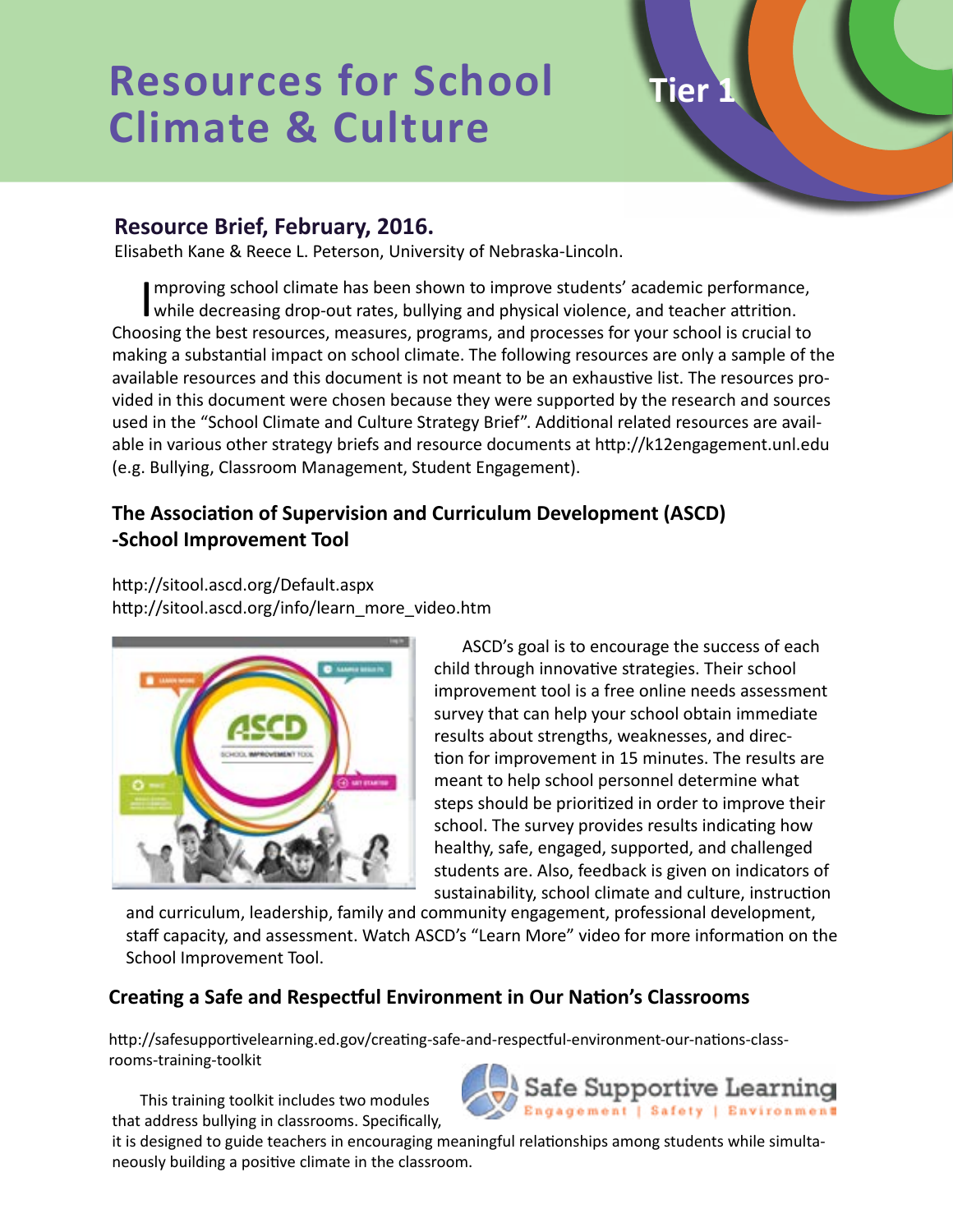

### **Creating a Safe and Respectful Environment in Our Nation's School Buses**

http://safesupportivelearning.ed.gov/creating-safe-and-respectful-environment-our-nations-classrooms-training-toolkit

This training toolkit includes two modules that address bullying on school buses. Specifically, it is designed to support school bus drivers in promoting meaningful relationships with students while concurently creating a positive climate on the bus.

### **Directory of Federal School Climate and Discipline Resources**

**http://safesupportivelearning.ed.gov/sites/default/files/3\_Appendix%201\_Directory%20of%20Federal%20School%20Climate%20and%20Discipline%20Resources.pdf**



Appendix 1 U.S. Department of Education **Directory of Federal School Climate and Discipline Resources** 

This document was produced by the U.S. Department of Education's Office of Safe and Healthy Students Contract with the American Institutes for Research (AIR). This document includes a wealth of resources and websites created by a variety of organizations. The U.S. Department of Education does not endorse any of the products, commodities, services, websites, or enterprise included in the document. The U.S. Department of Education, U.S. departments of Justice and Health and Human Services, among others, have developed this list of resources and services available to schools and communities in order to improve school climate and ensure safe and supportive learning environments.

The document also describes three main guiding principles of school climate reform and related steps: (1) Climate and Prevention; (2) Clear, Appropriate, and Consistent Expectations and Consequences; and (3) Equity and Continuous Improvement. This document should be used in conjunction with these guiding principles – resources are listed for each guideline.



## **National School Climate Center (NSCC)**

#### **http://www.schoolclimate.org/index.php**

NSCC envisions that all children develop essential social, emotional, and intellectual skills to become healthy and productive members of society. NSCC seeks to measure and improve the school climate in order to aid children and help them reach their full potential. NSCC specifically works to improve student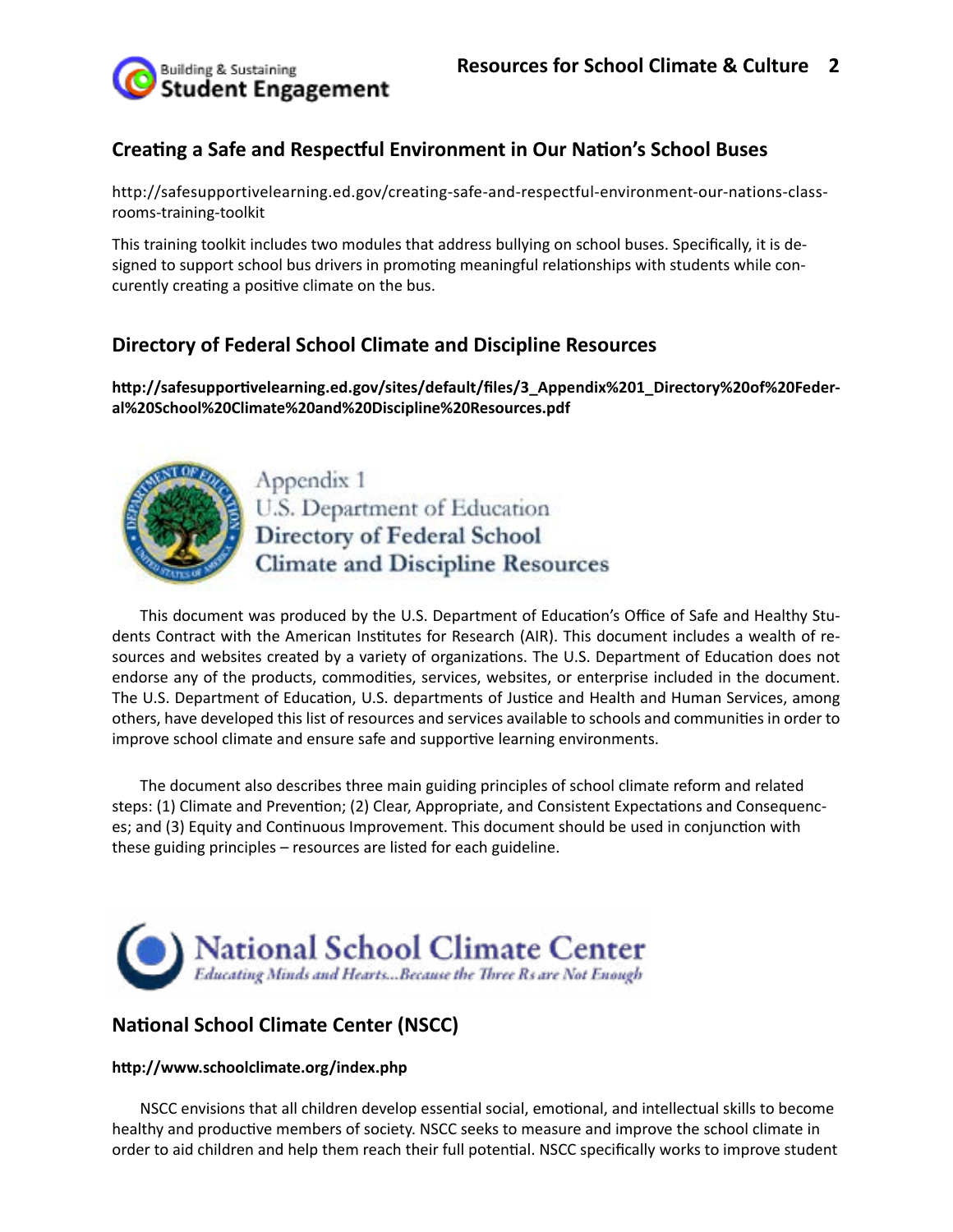

performance, prevent dropouts, lessen physical violence and bullying, and foster adults to have positive and healthy engagement.

NSCC provides a wealth of information for measuring school climate: their school climate improvement process; school climate policy; dimensions of school climate; as well as current research and publications. NSCC also provides an array of professional development programs and services to improve K-12 schools and contexts.



### **National School Climate Center - School Climate Resource Center (SCRC)**

http://scrc.schoolclimate.org

The NSCC's SCRC provides a variety of resources to aid schools in each stage of the school climate improvement process. Resources include assessment measures, tools and learning modules, and plans for sustaining reforms.

You can buy unlimited access to the SCRC, which includes: the NSCC "Road Map" for school climate reform; learning modules; "A School Readiness Assessment" for school leaders; current information on school climate standards, policy, and law; and a learning community for dispersing and exploring ideas, examples, and best practices. You can additionally make it a package by including either on-site professional development or their nationally recognized Comprehensive School Climate Inventory (CSCI).

A list of FAQs about the SCRC can be found at: http://scrc.schoolclimate.org/scrc-faq.html They provide a list of other resources here: http://scrc.schoolclimate.org/resources.html



#### **National Center on Safe and Supportive Learning Environments (NCSSLE)**

http://safesupportivelearning.ed.gov/

The NCSSLE, which is funded by the U.S. Department of Education's Office of Safe and Healthy Students, addresses issues and factors that affect learning in schools and communities across the country in order for students to obtain academic success in safe and supportive environments. The center provides training and support to state, school, and district administrators, institutions of higher education, teachers, school personnel, communities, families, and students. Additionally, they attempt to improve learn-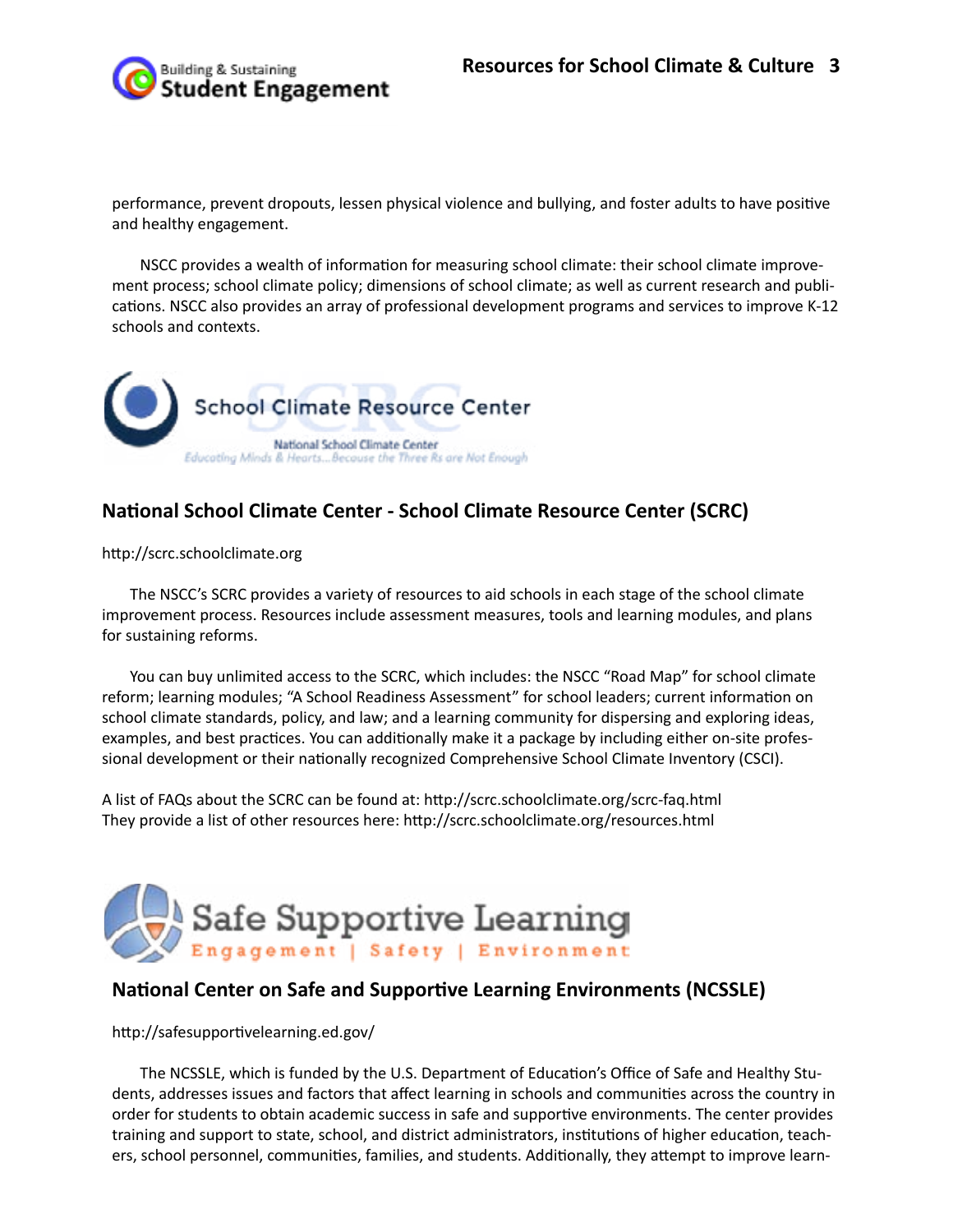Building & Sustaining **Student Engagement** 

ing conditions in schools via measurement and program implementation.

The website provides information about the center's services, products and tools, and latest research results. On the website, you can find specific pages for education levels, engagement, safety, environment, school climate measurement, and implementation of programs. They provide research, information, and resources on these topics. The measurement section includes a School Climate Survey Compendium, which indicates reliable and valid school climate surveys and tools with varying target populations/respondents. The implementation page provides a free checklist for identifying and implementing programmatic interventions.

Additionally, the U.S. Department of Education released the School Climate Transformation Grant Program, which is awarding more than \$70 million between 125 school districts to improve school climate and student safety. This "provide[s] competitive grants to local educational agencies (LEAs) to develop, enhance, or expand systems of support for, and technical assistance to, schools implementing an evidence-based multi-tiered behavioral framework for improving behavioral outcomes and learning conditions for all students" (School Climate Transformation Grant, n.d.).

#### **Measurement**

http://safesupportivelearning.ed.gov/topic-research/school-climate-measurement

#### **School Climate Survey Compendium**

http://safesupportivelearning.ed.gov/topic-research/school-climate-measurement/school-climate-survey-compendium

#### **Implementation Checklist**

Word document available for download under "Identifying and Implementing Programmatic Interventions in Your School and Community"

http://safesupportivelearning.ed.gov/topic-research/program-implementation

# **School Climate Measures**

The following measures are a sample of the many available school climate assessments. The chart is not an exhaustive list of available school climate measurement resources; rather, the included measures are examples of school climate measures seen across relevant research examined in the strategy brief and they provide evidence of reliability and validity. Specific needs and focuses in individual schools should be carefully considered when selecting measurement methods. Many other measures also exist that pertain to specific dimensions of school climate, such as bullying, victimization, and peer relationships. Each state may also have requirements related to school climate assessment. See our Policy Q & A on School Climate Assessment.